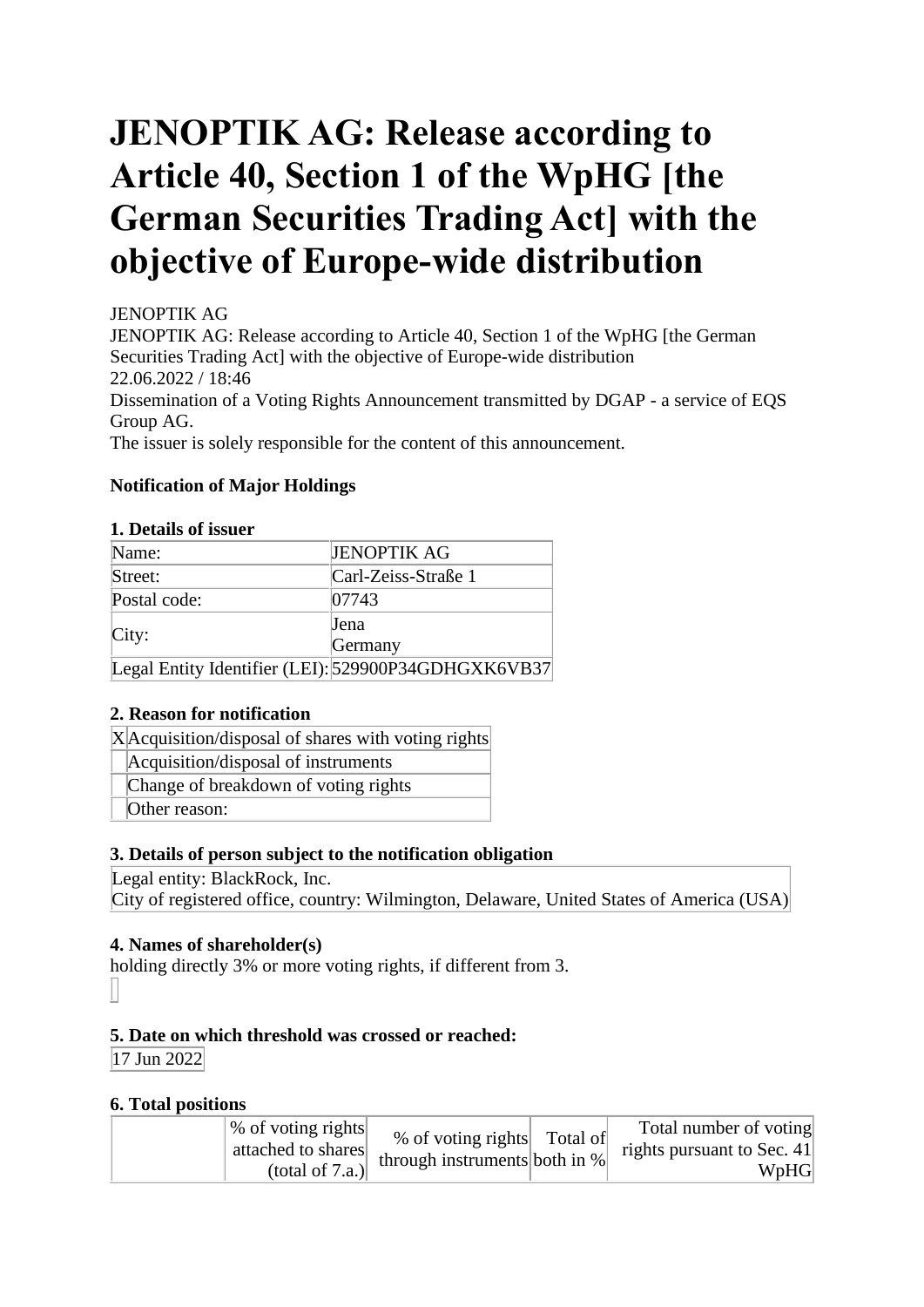|                          |        | (total of $7.b.1 +$<br>7.b.2 | $(7.a. +$<br>7.b.) |          |
|--------------------------|--------|------------------------------|--------------------|----------|
| <b>New</b>               | 3.11 % | 0.15%                        | 3.27 %             | 57238115 |
| Previous<br>notification | 2.99%  | $0.05\%$                     | 3.04 %             |          |

## **7. Details on total positions**

#### **a. Voting rights attached to shares (Sec. 33, 34 WpHG)**

| <b>ISIN</b>  | Absolute                                                                                |         | In $%$ |          |  |
|--------------|-----------------------------------------------------------------------------------------|---------|--------|----------|--|
|              | Indirect<br>Direct                                                                      |         | Direct | Indirect |  |
|              | $ ({\rm Sec. 33 WpHG}) ({\rm Sec. 34 WpHG}) ({\rm Sec. 33 WpHG}) ({\rm Sec. 34 WpHG}) $ |         |        |          |  |
| DE000A2NB601 |                                                                                         | 1782326 | $0\%$  | 3.11%    |  |
| <b>Total</b> |                                                                                         | 1782326 | 3.11 % |          |  |

#### **b.1. Instruments according to Sec. 38 (1) no. 1 WpHG**

| Type of    | Expiration or | Exercise or conversion |          | Voting rights Voting rights |
|------------|---------------|------------------------|----------|-----------------------------|
| instrument | maturity date | period                 | absolute | in $\%$                     |
|            |               |                        | 86822    | 0.15%                       |
|            |               | Total                  | 86822    | 0.15%                       |

#### **b.2. Instruments according to Sec. 38 (1) no. 2 WpHG**

| Type of    | Expiration or | Exercise or                  | Cash or physical   Voting rights | Voting                  |
|------------|---------------|------------------------------|----------------------------------|-------------------------|
| instrument | maturity date | conversion period settlement |                                  | absolute rights in $\%$ |
|            |               |                              |                                  | $0\%$                   |
|            |               |                              | <b>Total</b>                     | $0\%$                   |

#### **8. Information in relation to the person subject to the notification obligation**

Person subject to the notification obligation is not controlled nor does it control any other undertaking(s) that directly or indirectly hold(s) an interest in the (underlying) issuer (1.). X Full chain of controlled undertakings starting with the ultimate controlling natural person or legal entity:

|                                    | % of voting rights    | % of voting rights through Total of both (if |                |
|------------------------------------|-----------------------|----------------------------------------------|----------------|
| Name                               | (if at least $3\%$ or | instruments (if at least 5%)                 | at least 5% or |
|                                    | more)                 | or more)                                     | more)          |
| BlackRock, Inc.                    | $\%$                  | $\%$                                         | %              |
| BlackRock Holdco 2, Inc.           | %                     | $\%$                                         | %              |
| <b>BlackRock Financial</b>         | $\frac{0}{0}$         | $\%$                                         | $\%$           |
| Management, Inc.                   |                       |                                              |                |
|                                    | $\%$                  | $\%$                                         | $\%$           |
| BlackRock, Inc.                    | $\%$                  | $\%$                                         | $\%$           |
| BlackRock Holdco 2, Inc.           | $\%$                  | $\%$                                         | $\%$           |
| <b>BlackRock Financial</b>         | $\%$                  | $\%$                                         | $\%$           |
| Management, Inc.                   |                       |                                              |                |
| <b>BlackRock Capital Holdings,</b> | $\%$                  | $\%$                                         | $\%$           |
| Inc.                               |                       |                                              |                |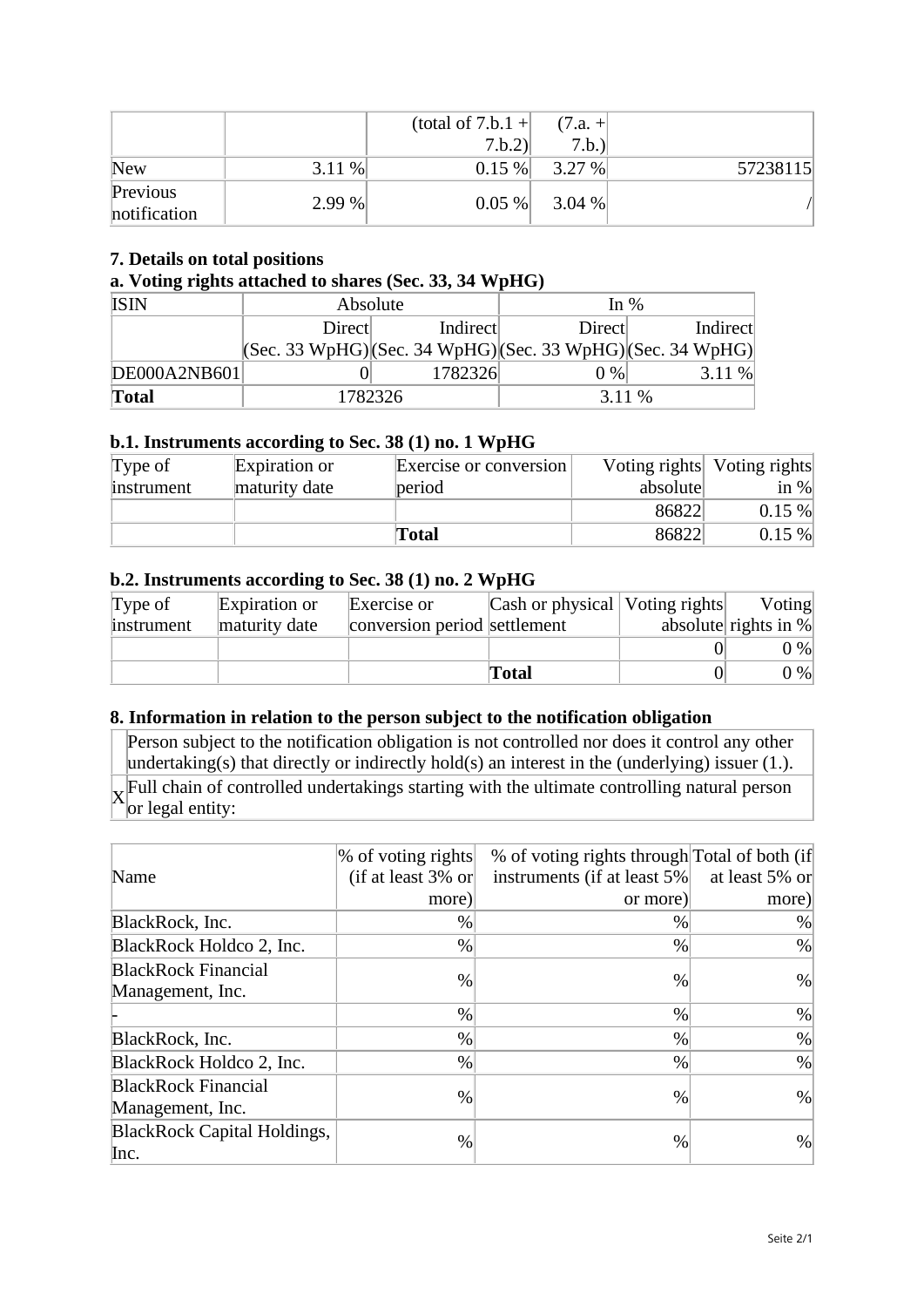| <b>BlackRock Advisors, LLC</b>       | $\%$ | $\%$ | $\%$ |
|--------------------------------------|------|------|------|
|                                      | $\%$ | $\%$ | $\%$ |
| BlackRock, Inc.                      | $\%$ | $\%$ | $\%$ |
| BlackRock Holdco 2, Inc.             | $\%$ | $\%$ | $\%$ |
| <b>BlackRock Financial</b>           |      |      |      |
| Management, Inc.                     | $\%$ | $\%$ | $\%$ |
| <b>BlackRock Holdco 4, LLC</b>       | $\%$ | $\%$ | %    |
| <b>BlackRock Holdco 6, LLC</b>       | $\%$ | $\%$ | $\%$ |
| <b>BlackRock Delaware</b>            |      |      |      |
| Holdings Inc.                        | $\%$ | $\%$ | $\%$ |
| <b>BlackRock Fund Advisors</b>       | $\%$ | %    | $\%$ |
|                                      | $\%$ | $\%$ | $\%$ |
| BlackRock, Inc.                      | $\%$ | $\%$ | $\%$ |
| BlackRock Holdco 2, Inc.             | $\%$ | $\%$ | $\%$ |
| <b>BlackRock Financial</b>           |      |      |      |
| Management, Inc.                     | $\%$ | $\%$ | $\%$ |
| <b>BlackRock Holdco 4, LLC</b>       | $\%$ | $\%$ | $\%$ |
| <b>BlackRock Holdco 6, LLC</b>       | $\%$ | %    | $\%$ |
| <b>BlackRock Delaware</b>            |      |      |      |
| Holdings Inc.                        | $\%$ | $\%$ | $\%$ |
| <b>BlackRock Institutional Trust</b> |      |      |      |
| Company, National                    | $\%$ | $\%$ | $\%$ |
| Association                          |      |      |      |
|                                      | $\%$ | $\%$ | $\%$ |
| BlackRock, Inc.                      | $\%$ | $\%$ | $\%$ |
| BlackRock Holdco 2, Inc.             | $\%$ | $\%$ | $\%$ |
| <b>BlackRock Financial</b>           |      |      |      |
| Management, Inc.                     | %    | %    | $\%$ |
| <b>BlackRock International</b>       | $\%$ | %    | $\%$ |
| Holdings, Inc.                       |      |      |      |
| <b>BR</b> Jersey International       | $\%$ | $\%$ | $\%$ |
| Holdings L.P.                        |      |      |      |
| <b>BlackRock Australia Holdco</b>    | $\%$ | $\%$ | $\%$ |
| Pty. Ltd.                            |      |      |      |
| <b>BlackRock Investment</b>          |      |      |      |
| Management (Australia)               | $\%$ | $\%$ | $\%$ |
| Limited                              |      |      |      |
|                                      | $\%$ | $\%$ | $\%$ |
| BlackRock, Inc.                      | $\%$ | $\%$ | $\%$ |
| BlackRock Holdco 2, Inc.             | $\%$ | $\%$ | $\%$ |
| <b>BlackRock Financial</b>           | $\%$ | $\%$ | $\%$ |
| Management, Inc.                     |      |      |      |
| <b>BlackRock International</b>       | $\%$ | $\%$ | %    |
| Holdings, Inc.                       |      |      |      |
| <b>BR</b> Jersey International       | $\%$ | $\%$ | $\%$ |
| Holdings L.P.                        |      |      |      |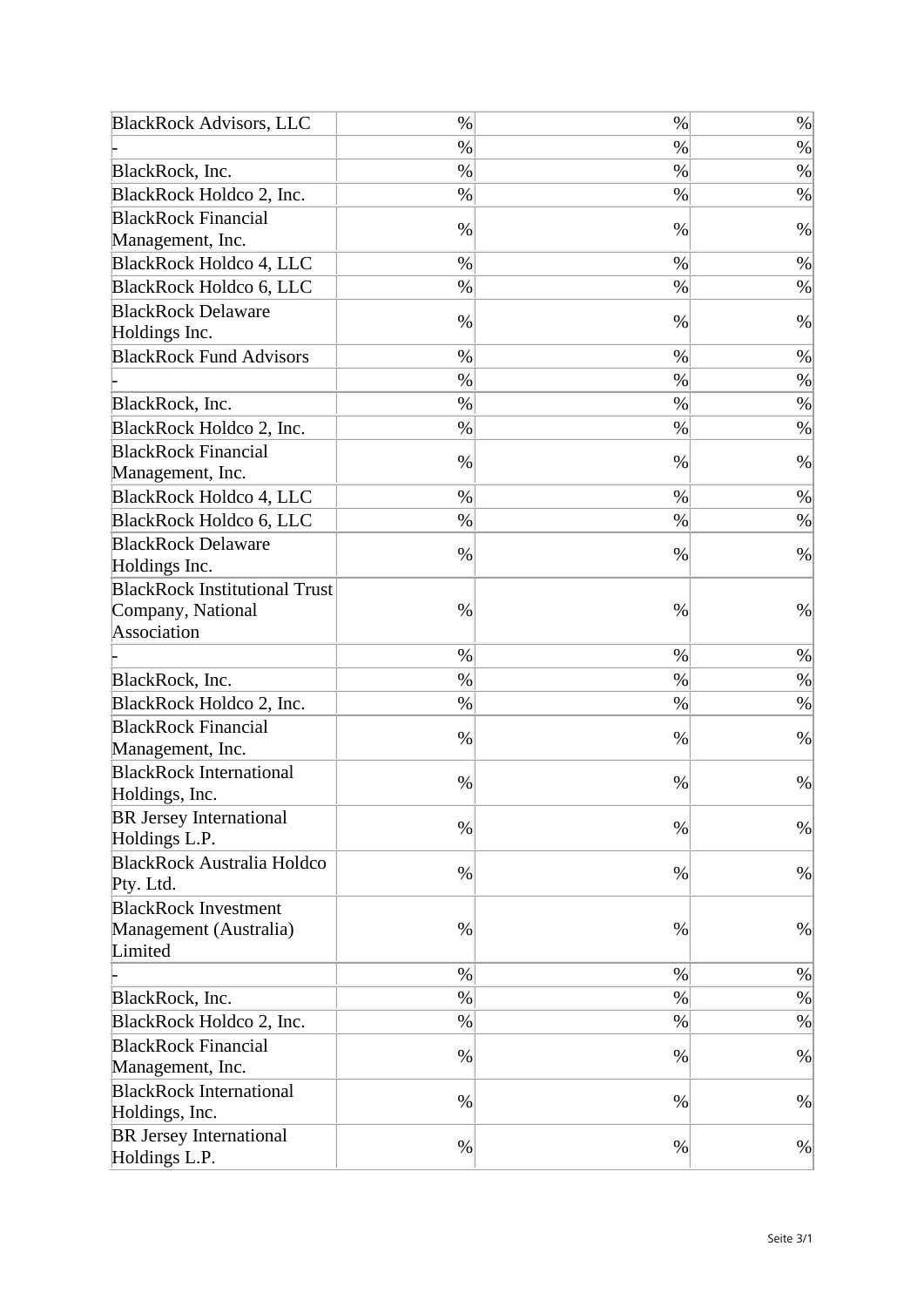| <b>BlackRock Holdco 3, LLC</b>                   | $\%$ | $\%$ | $\%$ |
|--------------------------------------------------|------|------|------|
| <b>BlackRock Canada Holdings</b>                 | $\%$ | $\%$ | $\%$ |
| LP                                               |      |      |      |
| <b>BlackRock Canada Holdings</b><br><b>ULC</b>   | $\%$ | $\%$ | $\%$ |
| <b>BlackRock Asset</b>                           | $\%$ | $\%$ | $\%$ |
| Management Canada Limited                        |      |      |      |
|                                                  | $\%$ | $\%$ | $\%$ |
| BlackRock, Inc.                                  | $\%$ | $\%$ | $\%$ |
| BlackRock Holdco 2, Inc.                         | $\%$ | $\%$ | $\%$ |
| <b>BlackRock Financial</b>                       | $\%$ | $\%$ | $\%$ |
| Management, Inc.                                 |      |      |      |
| <b>BlackRock International</b>                   | $\%$ | $\%$ | $\%$ |
| Holdings, Inc.                                   |      |      |      |
| <b>BR</b> Jersey International<br>Holdings L.P.  | $\%$ | $\%$ | $\%$ |
| <b>BlackRock</b> (Singapore)<br>Holdco Pte. Ltd. | $\%$ | $\%$ | $\%$ |
| <b>BlackRock HK Holdco</b><br>Limited            | $\%$ | $\%$ | $\%$ |
| BlackRock Lux Finco S. a r.l.                    | $\%$ | $\%$ | $\%$ |
| <b>BlackRock Japan Holdings</b><br>GK            | $\%$ | $\%$ | $\%$ |
| BlackRock Japan Co., Ltd.                        | $\%$ | $\%$ | $\%$ |
|                                                  | $\%$ | $\%$ | $\%$ |
| BlackRock, Inc.                                  | $\%$ | $\%$ | $\%$ |
| BlackRock Holdco 2, Inc.                         | $\%$ | %    | $\%$ |
| <b>BlackRock Financial</b>                       |      |      |      |
| Management, Inc.                                 | $\%$ | $\%$ | $\%$ |
| <b>BlackRock International</b><br>Holdings, Inc. | $\%$ | $\%$ | $\%$ |
| <b>BR</b> Jersey International<br>Holdings L.P.  | $\%$ | $\%$ | $\%$ |
| BlackRock Holdco 3, LLC                          | $\%$ | $\%$ | $\%$ |
| <b>BlackRock Cayman 1 LP</b>                     | $\%$ | $\%$ | $\%$ |
| <b>BlackRock Cayman West</b>                     |      |      |      |
| <b>Bay Finco Limited</b>                         | $\%$ | $\%$ | $\%$ |
| <b>BlackRock Cayman West</b>                     |      |      |      |
| <b>Bay IV Limited</b>                            | $\%$ | $\%$ | $\%$ |
| <b>BlackRock Group Limited</b>                   | $\%$ | %    | $\%$ |
| <b>BlackRock International</b>                   |      |      |      |
| Limited                                          | $\%$ | $\%$ | $\%$ |
|                                                  | $\%$ | $\%$ | $\%$ |
| BlackRock, Inc.                                  | $\%$ | $\%$ | $\%$ |
| BlackRock Holdco 2, Inc.                         | $\%$ | $\%$ | $\%$ |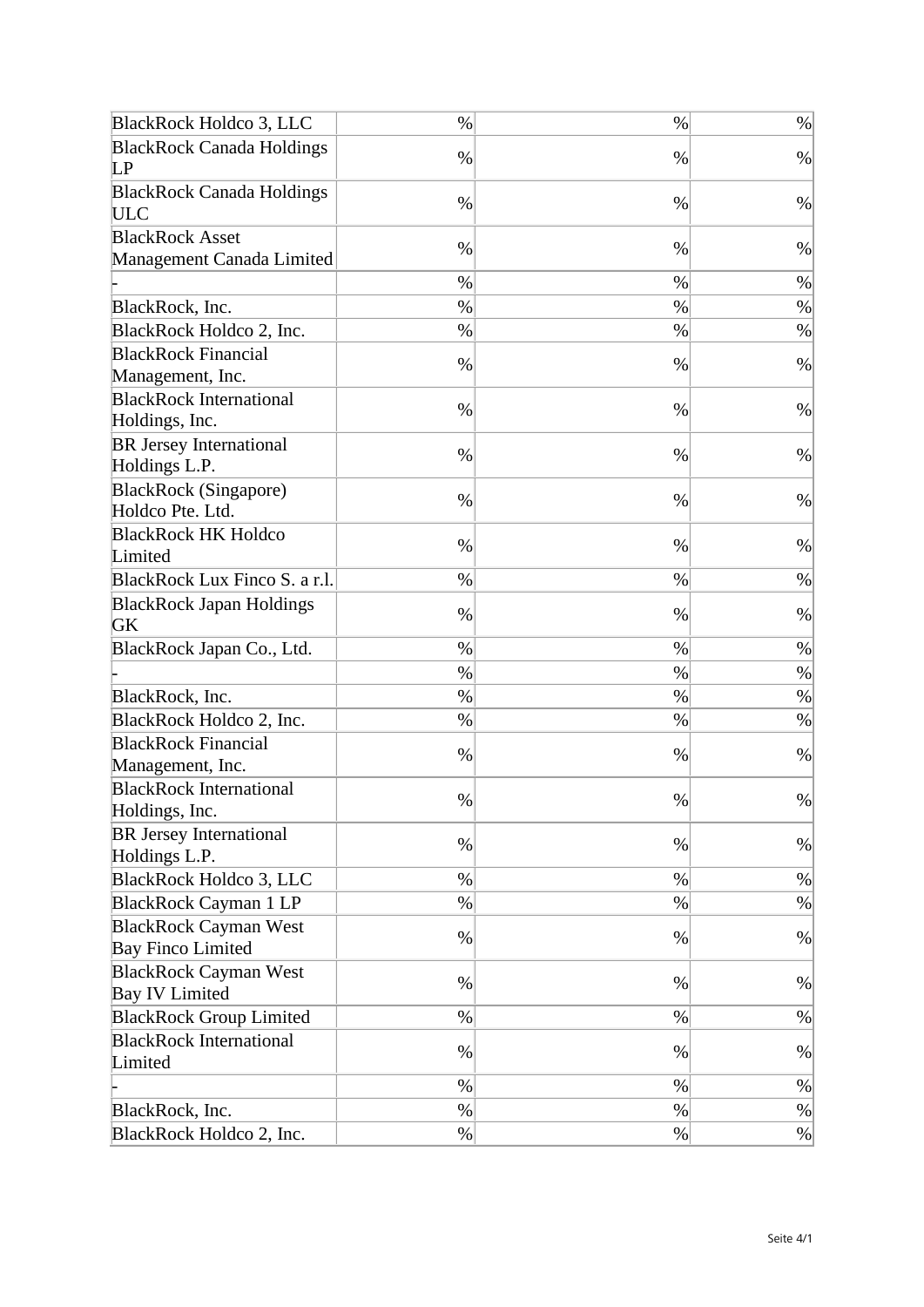| <b>BlackRock Financial</b>                               | $\%$ | $\%$ | $\%$ |
|----------------------------------------------------------|------|------|------|
| Management, Inc.                                         |      |      |      |
| <b>BlackRock International</b>                           | $\%$ | $\%$ | $\%$ |
| Holdings, Inc.                                           |      |      |      |
| <b>BR Jersey International</b><br>Holdings L.P.          | $\%$ | $\%$ | $\%$ |
| BlackRock Holdco 3, LLC                                  | $\%$ | $\%$ | $\%$ |
| <b>BlackRock Cayman 1 LP</b>                             | $\%$ | %    | $\%$ |
| <b>BlackRock Cayman West</b><br><b>Bay Finco Limited</b> | $\%$ | $\%$ | $\%$ |
| <b>BlackRock Cayman West</b><br><b>Bay IV Limited</b>    | $\%$ | $\%$ | $\%$ |
| <b>BlackRock Group Limited</b>                           | $\%$ | $\%$ | $\%$ |
| <b>BlackRock Finance Europe</b><br>Limited               | %    | %    | $\%$ |
| <b>BlackRock Advisors (UK)</b><br>Limited                | $\%$ | $\%$ | $\%$ |
|                                                          | $\%$ | $\%$ | $\%$ |
| BlackRock, Inc.                                          | $\%$ | $\%$ | $\%$ |
| BlackRock Holdco 2, Inc.                                 | $\%$ | $\%$ | $\%$ |
| <b>BlackRock Financial</b>                               | $\%$ | $\%$ | $\%$ |
| Management, Inc.                                         |      |      |      |
| <b>BlackRock International</b><br>Holdings, Inc.         | $\%$ | $\%$ | $\%$ |
| <b>BR</b> Jersey International<br>Holdings L.P.          | $\%$ | $\%$ | $\%$ |
| <b>BlackRock Holdco 3, LLC</b>                           | $\%$ | $\%$ | $\%$ |
| <b>BlackRock Cayman 1 LP</b>                             | $\%$ | $\%$ | $\%$ |
| <b>BlackRock Cayman West</b><br><b>Bay Finco Limited</b> | %    | %    | $\%$ |
| <b>BlackRock Cayman West</b><br><b>Bay IV Limited</b>    | $\%$ | %    | $\%$ |
| <b>BlackRock Group Limited</b>                           | $\%$ | $\%$ | $\%$ |
| <b>BlackRock Finance Europe</b><br>Limited               | $\%$ | %    | $\%$ |
| <b>BlackRock Investment</b><br>Management (UK) Limited   | $\%$ | $\%$ | %    |
|                                                          | $\%$ | $\%$ | $\%$ |
| BlackRock, Inc.                                          | $\%$ | $\%$ | $\%$ |
| BlackRock Holdco 2, Inc.                                 | $\%$ | $\%$ | $\%$ |
| <b>BlackRock Financial</b><br>Management, Inc.           | $\%$ | $\%$ | $\%$ |
| <b>BlackRock International</b><br>Holdings, Inc.         | $\%$ | $\%$ | $\%$ |
| <b>BR</b> Jersey International<br>Holdings L.P.          | $\%$ | $\%$ | $\%$ |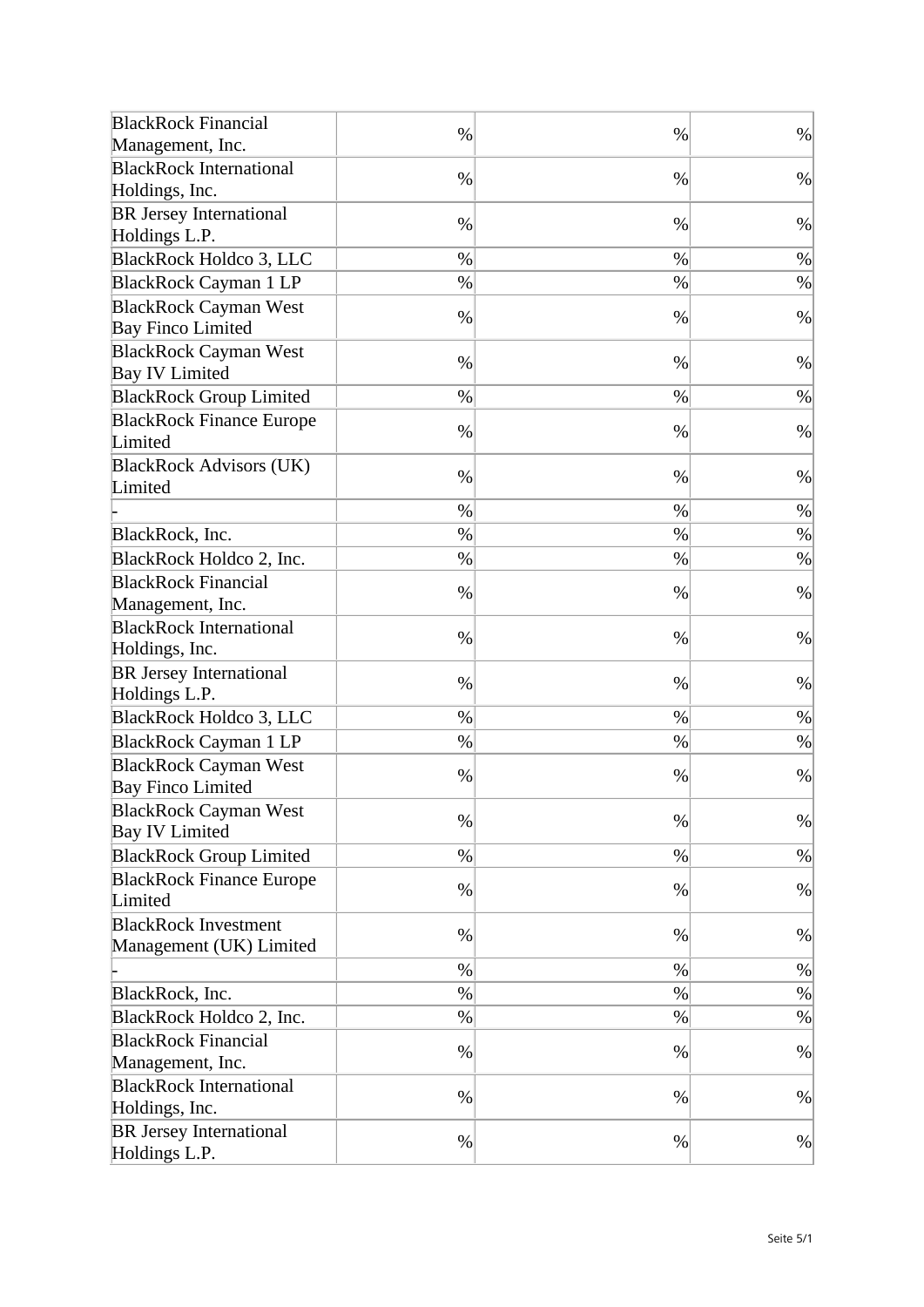| <b>BlackRock Holdco 3, LLC</b> | $\%$ | $\%$ | $\%$ |
|--------------------------------|------|------|------|
| <b>BlackRock Cayman 1 LP</b>   | $\%$ | $\%$ | $\%$ |
| <b>BlackRock Cayman West</b>   |      |      |      |
| <b>Bay Finco Limited</b>       | $\%$ | $\%$ | $\%$ |
| <b>BlackRock Cayman West</b>   | $\%$ |      |      |
| <b>Bay IV Limited</b>          |      | $\%$ | $\%$ |
| <b>BlackRock Group Limited</b> | $\%$ | $\%$ | $\%$ |
| <b>BlackRock Luxembourg</b>    | $\%$ | $\%$ | $\%$ |
| Holdco S.a.r.l.                |      |      |      |
| <b>BlackRock Investment</b>    |      |      |      |
| <b>Management Ireland</b>      | $\%$ | $\%$ | $\%$ |
| <b>Holdings Limited</b>        |      |      |      |
| <b>BlackRock Asset</b>         | $\%$ | $\%$ | $\%$ |
| Management Ireland Limited     |      |      |      |
|                                | $\%$ | $\%$ | $\%$ |
| BlackRock, Inc.                | $\%$ | $\%$ | $\%$ |
| BlackRock Holdco 2, Inc.       | $\%$ | $\%$ | $\%$ |
| <b>BlackRock Financial</b>     | $\%$ |      | $\%$ |
| Management, Inc.               |      | %    |      |
| <b>BlackRock International</b> | $\%$ | $\%$ | $\%$ |
| Holdings, Inc.                 |      |      |      |
| <b>BR</b> Jersey International | $\%$ | $\%$ | $\%$ |
| Holdings L.P.                  |      |      |      |
| <b>BlackRock Holdco 3, LLC</b> | $\%$ | $\%$ | $\%$ |
| <b>BlackRock Cayman 1 LP</b>   | $\%$ | %    | $\%$ |
| <b>BlackRock Cayman West</b>   | $\%$ |      | $\%$ |
| <b>Bay Finco Limited</b>       |      | %    |      |
| <b>BlackRock Cayman West</b>   | $\%$ | $\%$ | $\%$ |
| <b>Bay IV Limited</b>          |      |      |      |
| <b>BlackRock Group Limited</b> | $\%$ | %    | $\%$ |
| <b>BlackRock Luxembourg</b>    | $\%$ | %    | $\%$ |
| Holdco S.a.r.l.                |      |      |      |
| <b>BlackRock UK Holdco</b>     | $\%$ | $\%$ | $\%$ |
| Limited                        |      |      |      |
| <b>BlackRock Asset</b>         | $\%$ | $\%$ | $\%$ |
| Management Schweiz AG          |      |      |      |
|                                | $\%$ | $\%$ | $\%$ |
| BlackRock, Inc.                | $\%$ | $\%$ | $\%$ |
| BlackRock Holdco 2, Inc.       | $\%$ | $\%$ | $\%$ |
| <b>BlackRock Financial</b>     | $\%$ | $\%$ | $\%$ |
| Management, Inc.               |      |      |      |
| <b>BlackRock International</b> | $\%$ | $\%$ | $\%$ |
| Holdings, Inc.                 |      |      |      |
| <b>BR</b> Jersey International | $\%$ | $\%$ | $\%$ |
| Holdings L.P.                  |      |      |      |
| BlackRock Holdco 3, LLC        | $\%$ | $\%$ | $\%$ |